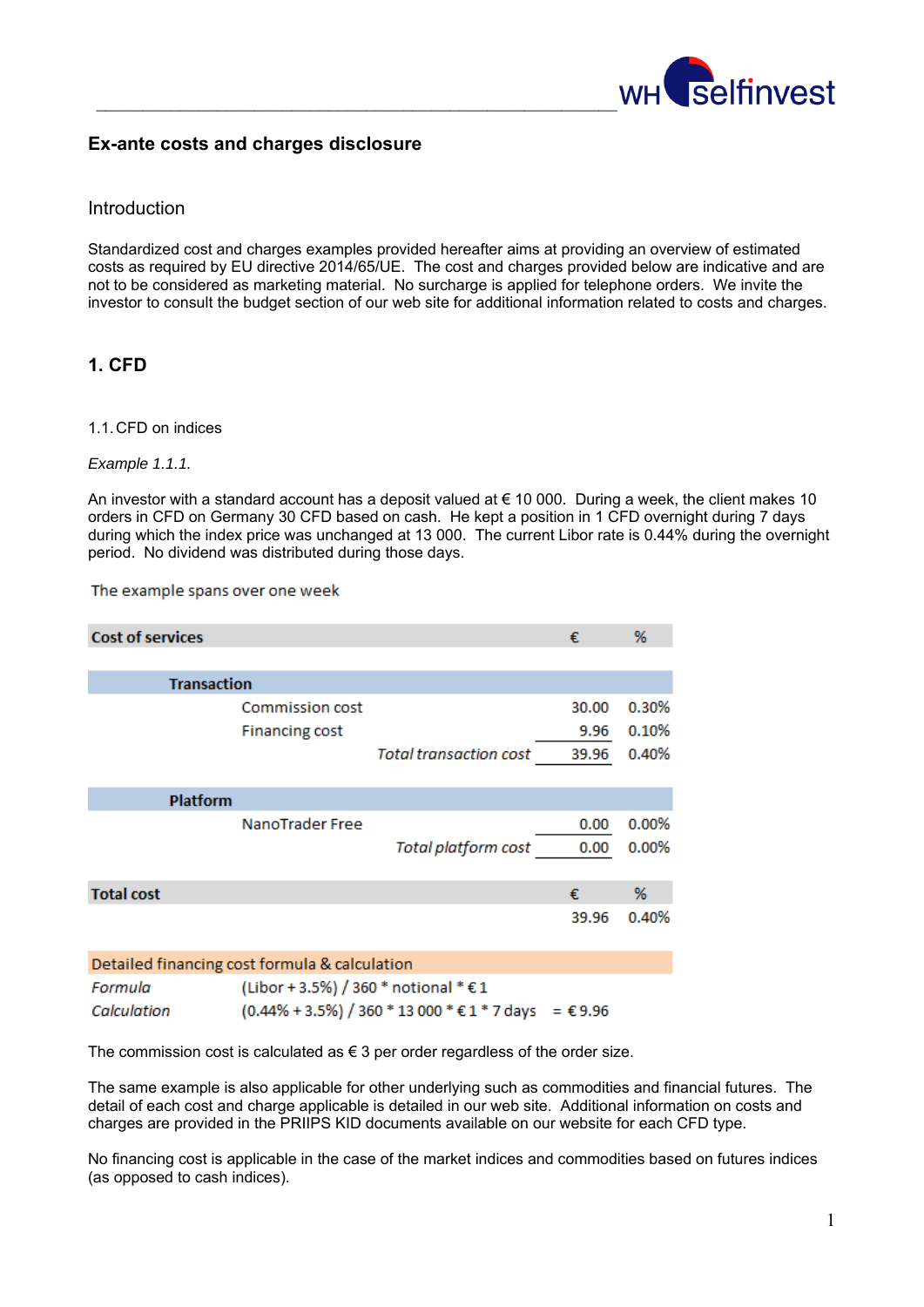

Additional products are available. The client can, for example, choose the platform NanoTrader Full for € 29 a month and/or the cloud trading solution (VPS) for € 60 per month or less (depending on the number of trades per month).

### *Example 1.1.2.*

An investor with a mini account has a deposit valued at € 10 000. During a week, the client makes 10 orders in CFD on Germany 30 CFD based on cash. He kept a position overnight during 7 days during which the index price was unchanged at 13 000. The current Libor rate is 0.44% during the overnight period. No dividend was distributed during those days.

#### The example spans over one week

| <b>Cost of services</b> |                               | €     | %     |
|-------------------------|-------------------------------|-------|-------|
| <b>Transaction</b>      |                               |       |       |
| <b>Commission cost</b>  |                               | 9.10  | 0.09% |
| <b>Financing cost</b>   |                               | 9.96  | 0.10% |
|                         | <b>Total transaction cost</b> | 19.06 | 0.19% |
|                         |                               |       |       |
| <b>Platform</b>         |                               |       |       |
| NanoTrader Free         |                               | 0.00  | 0.00% |
|                         | <b>Total platform cost</b>    | 0.00  | 0.00% |
|                         |                               |       |       |
| <b>Total cost</b>       |                               | €     | %     |
|                         |                               | 19.06 | 0.19% |

| Detailed financing cost formula & calculation |                                                           |  |  |  |
|-----------------------------------------------|-----------------------------------------------------------|--|--|--|
| Formula                                       | (Libor + 3.5%) / 360 * notional * € 1                     |  |  |  |
| Calculation                                   | $(0.44\% + 3.5\%)$ / 360 * 13 000 * € 1 * 7 days = € 9.96 |  |  |  |

#### 1.2. CFD on shares

### *Example 1.2.1.*

During a week, an investor with a deposit valued at € 10 000 makes 10 orders in CFD on a German stock, each transaction for a value of € 2 000. He kept a position overnight during 7 days during which the share price was unchanged. The current Libor rate is 0.44% during the overnight period.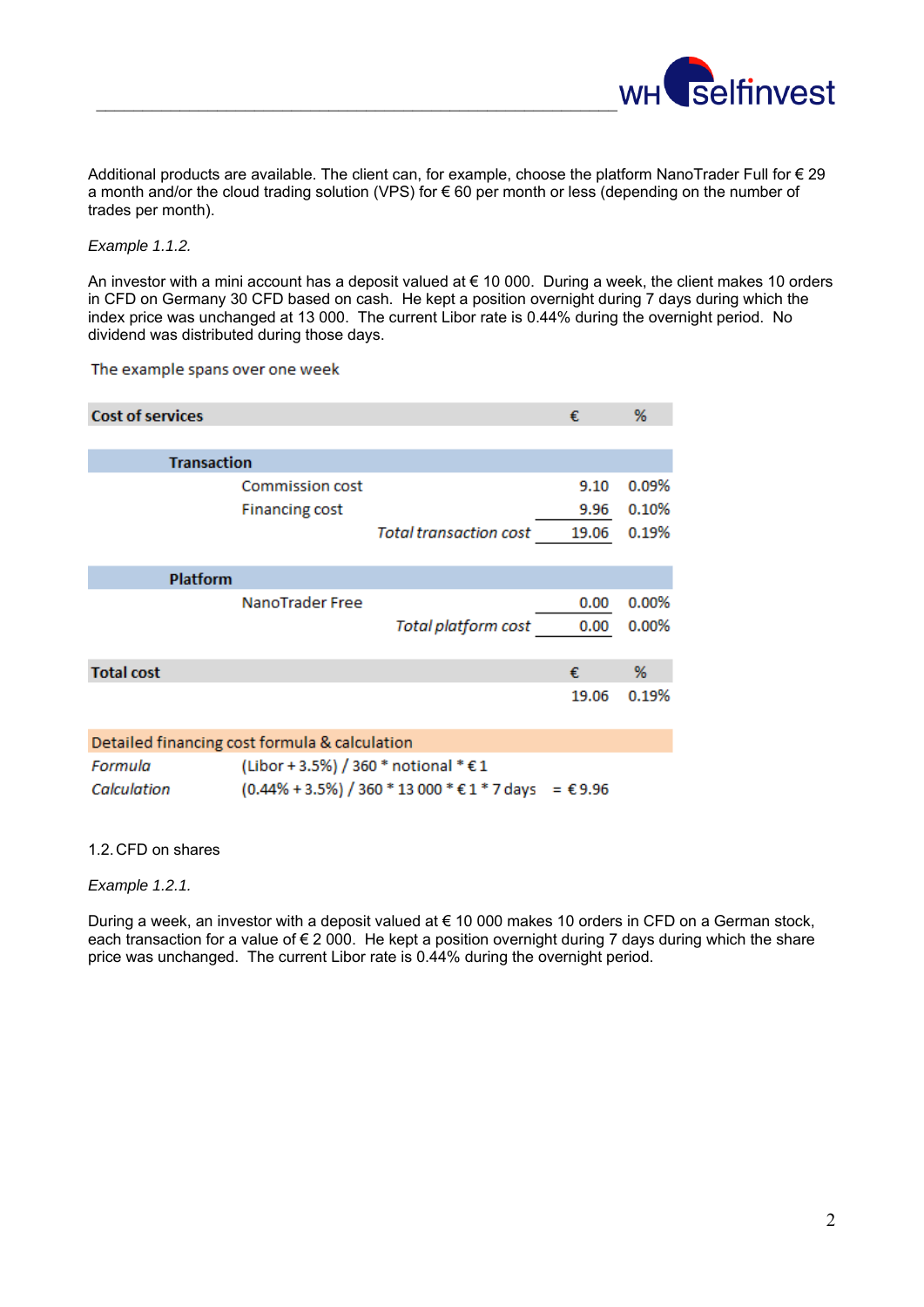

 $\mathcal{L}_\text{max}$  and  $\mathcal{L}_\text{max}$  and  $\mathcal{L}_\text{max}$  and  $\mathcal{L}_\text{max}$  and  $\mathcal{L}_\text{max}$ 

| <b>Cost of services</b> |                                                | €                 | %        |
|-------------------------|------------------------------------------------|-------------------|----------|
|                         |                                                |                   |          |
|                         | <b>Transaction</b>                             |                   |          |
|                         | <b>Commission cost</b>                         | 70.00             | $0.70\%$ |
|                         | <b>Financing cost</b>                          | 1.53              | 0.02%    |
|                         | <b>Total transaction cost</b>                  | 71.53             | 0.72%    |
|                         |                                                |                   |          |
|                         | <b>Platform</b>                                |                   |          |
|                         | NanoTrader Free                                | 0.00              | $0.00\%$ |
|                         | <b>Total platform cost</b>                     | 0.00              | $0.00\%$ |
|                         |                                                |                   |          |
| <b>Total cost</b>       |                                                | €.                | %        |
|                         |                                                | 71.53             | 0.72%    |
|                         |                                                |                   |          |
|                         | Detailed financing cost formula & calculation  |                   |          |
| Formula                 | (Libor + 3,5%) / 360 * stock price * € 1       |                   |          |
| Calculation             | $(0,44\% + 3,5\%)$ / 360 * 2000 * € 1 * 7 days | $= \epsilon 1.53$ |          |

The commission cost is calculated as 0,07% of the order value, with a minimum of  $\epsilon$  7 per order.

The example is also applicable for CFD on shares whose underlying is from Australia, Belgium, Denmark, Finland, France, Ireland, Netherlands, Norway, Portugal, Spain, Sweden or Switzerland. The detail of each cost and charge applicable is detailed in our web site. Additional information on costs and charges are provided in the PRIIPS KID documents available on our website for each CFD type

The commission cost is calculated as  $0.4\%$  of the order value, with a minimum of  $\epsilon$  7 per order for CFD on shares whose underlying is from Hong Kong and Singapore.

Additional products are available. The client can, for example chose the platform NanoTrader Full for € 29 a month and/or the cloud trading solution (VPS) for € 60 per month or less (depending on the number of trades per month).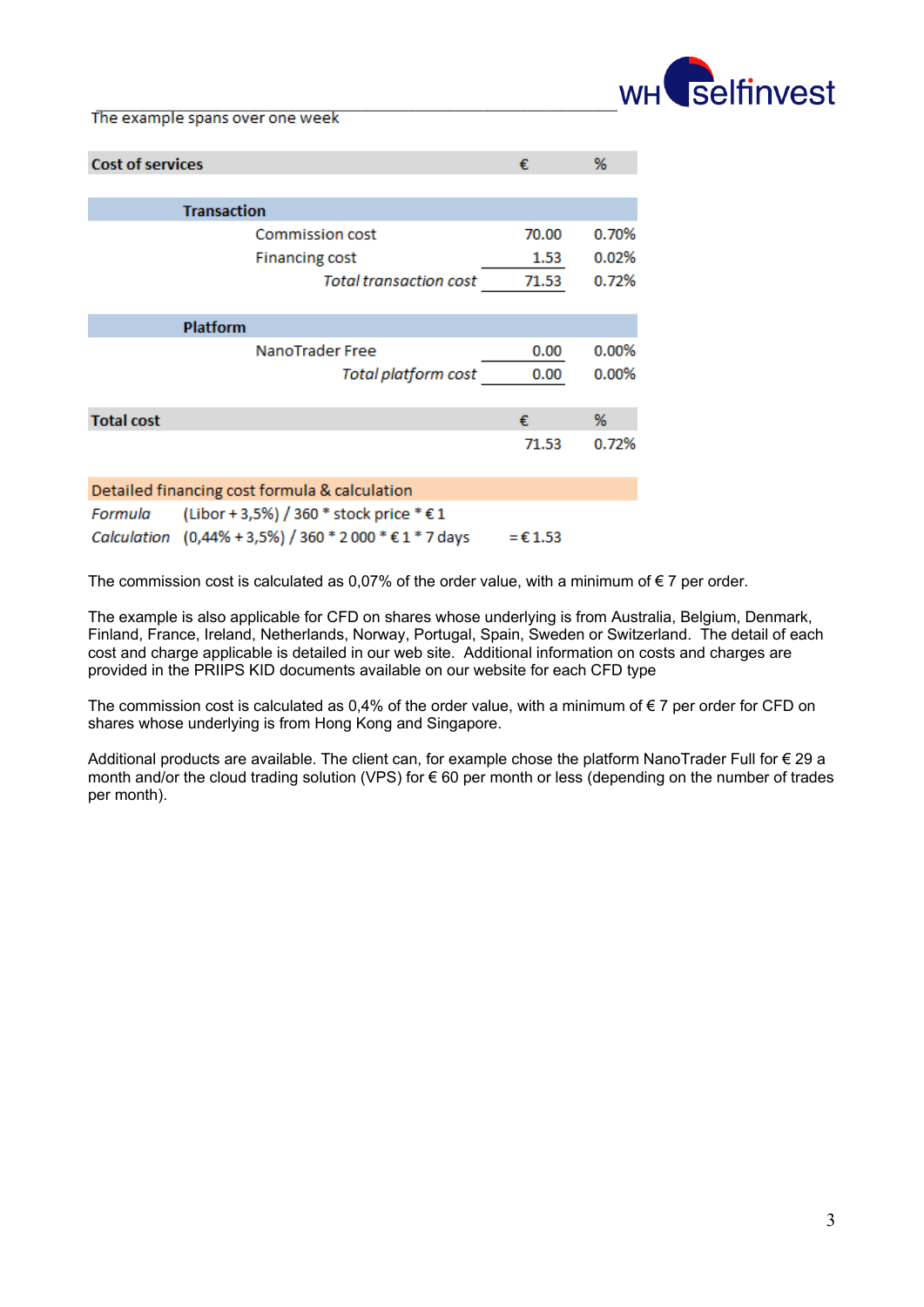

### *Example 1.2.2.*

During a week, an investor with a deposit valued at € 10 000 makes 10 orders in CFD on a US stock, each for 10 CFD. Each transaction amounts \$ 2 000. He kept a position overnight during 7 days during which the share price was unchanged. The EUR/USD exchange rate is 1.1. The current Libor rate is 0.44% during the overnight period. No dividend was distributed during those days.

The example spans over one week

| <b>Cost of services</b>       |                            | Ś     | €     | %     |
|-------------------------------|----------------------------|-------|-------|-------|
|                               |                            |       |       |       |
|                               | <b>Transaction</b>         |       |       |       |
|                               | <b>Commission cost</b>     | 70.00 | 63.64 | 0.64% |
|                               | <b>Financing cost</b>      | 1.53  | 1.39  | 0.01% |
| <b>Total transaction cost</b> |                            |       | 65.03 | 0.65% |
|                               |                            |       |       |       |
|                               | <b>Platform</b>            |       |       |       |
|                               | NanoTrader Free            |       | 0.00  | 0.00% |
|                               | <b>Total platform cost</b> |       | 0.00  | 0.00% |
|                               |                            |       |       |       |
| <b>Total cost</b>             |                            |       | €     | %     |
|                               |                            |       | 65.03 | 0.65% |
|                               |                            |       |       |       |

|         | Detailed financing cost formula & calculation                     |            |
|---------|-------------------------------------------------------------------|------------|
| Formula | (Libor + 3,5%) / 360 * stock price * \$ 1                         |            |
|         | Calculation $(0.44\% + 3.5\%) / 360 * 2000 * $1 * 7 \text{ days}$ | $=$ \$1.53 |

The commission cost is calculated as \$ 0.027 per CFD share, with a minimum of \$ 7 per order.

The example is applicable for CFD on shares who quote on any US market, including ADR and ETF, and shares who quote on the Canadian market. The detail of each cost and charge applicable is detailed in our web site. Additional information on costs and charges are provided in the PRIIPS KID documents available for each type of CFD.

Additional products are available. The client can, for example chose the platform NanoTrader Full for € 29 a month and/or the cloud trading solution (VPS) for € 60 per month or less (depending of the number of trades per month).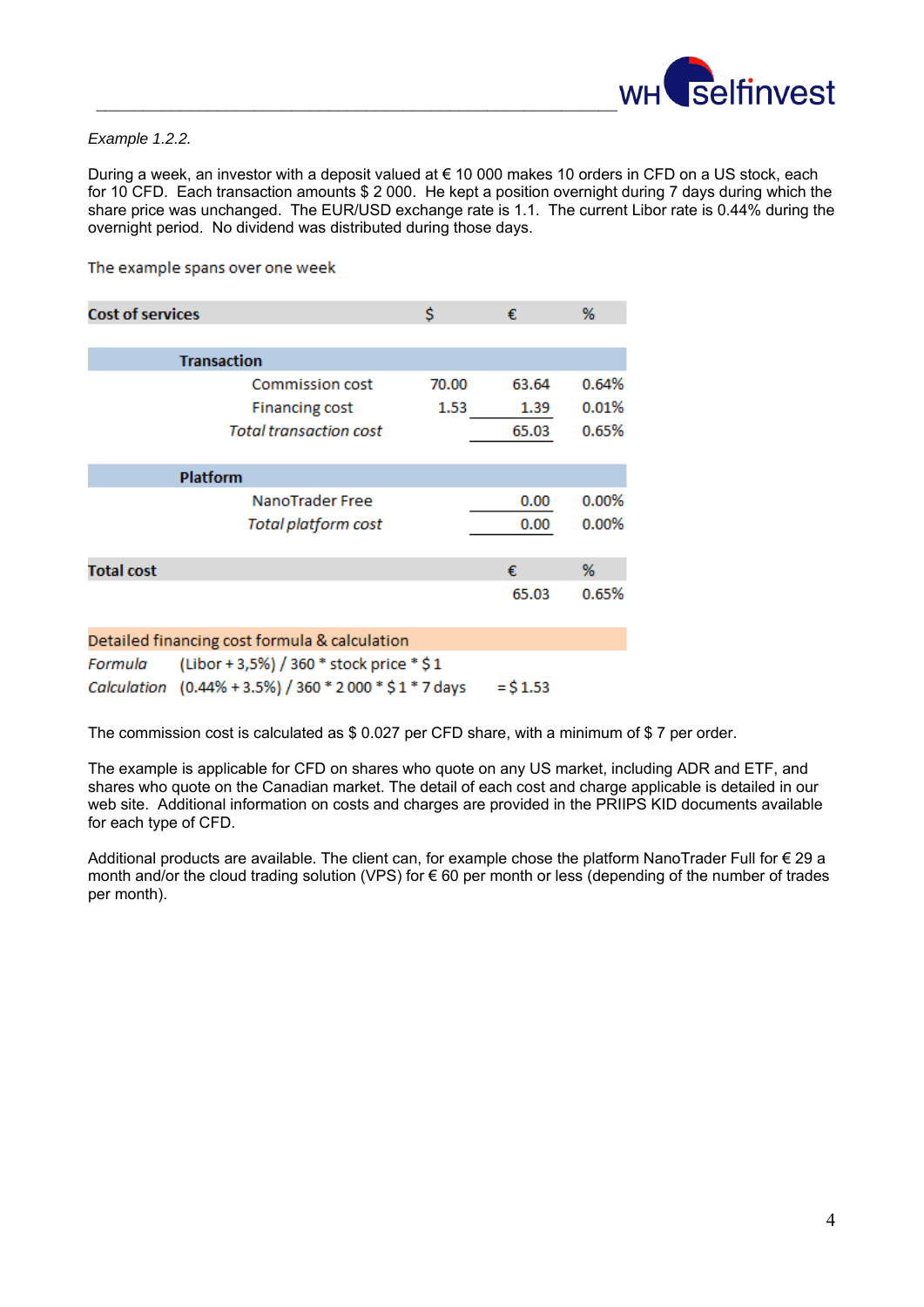

### 1.3. CFD on currency

### *Example 1.3.1.*

During a week, an investor, holding a spread-based account, with a deposit valued at € 10 000 makes 10 orders on EUR/USD CFD, each with a notional of 1 000. He kept a position overnight during 7 days during which the currency price was unchanged. The EUR/USD exchange rate is 1.1. The current swap rate is 0.44% during the overnight period. The market spread is 1 pip. The quoted spread is 2 pips with a value of \$ 0.2 for a notional of 1 000.

The example spans over one week

| <b>Cost of services</b> |                                               |                                                          | \$   | €           | %        |
|-------------------------|-----------------------------------------------|----------------------------------------------------------|------|-------------|----------|
|                         | <b>Transaction</b>                            |                                                          |      |             |          |
|                         | Spread cost                                   |                                                          | 1.00 | 0.91        | 0.01%    |
|                         | Swap cost                                     |                                                          | 0.77 | 0.70        | 0.01%    |
|                         |                                               | <b>Total transaction cost</b>                            |      | 1.61        | 0.02%    |
|                         | <b>Platform</b>                               |                                                          |      |             |          |
|                         | NanoTrader Free                               |                                                          |      | 0.00        | $0.00\%$ |
|                         |                                               | <b>Total platform cost</b>                               |      | 0.00        | 0.00%    |
| <b>Total cost</b>       |                                               |                                                          |      | €           | %        |
|                         |                                               |                                                          |      | 1.37        | 0.01%    |
|                         | Detailed financing cost formula & calculation |                                                          |      |             |          |
| Formula                 |                                               | (Swap rate + 3.5%) / 360 * notional * \$1                |      |             |          |
|                         |                                               | Calculation (0.44% + 3.5%) / 360 * 1 000 * \$ 1 * 7 days |      | $=$ \$ 0.77 |          |

A commission is not applicable. The cost is based on the spread. The table with the applicable spreads is available via the following link: https://www.whselfinvest.com/en-lu/trading/cfd-broker/forex-broker/trader-lowcommissions-spreads

The swap rate can be positive depending on the currency pair and trade direction.

Additional products are available. The client can, for example chose the platform NanoTrader Full for € 29 a month and/or the cloud trading solution (VPS) for € 60 per month or less (depending on the number of trades per month).

### *Example 1.3.2.*

During a week, an investor, holding a commission-based account, with a deposit valued at € 10 000 makes 10 orders on EUR/USD CFD, each with a notional of 1.000. He kept a position overnight during 7 days during which the currency price was unchanged. The EUR/USD exchange rate is 1.1. The current swap rate is 0.44% during the overnight period. The spread is 1 pip with a value of \$ 0.1 for a notional of 1 000.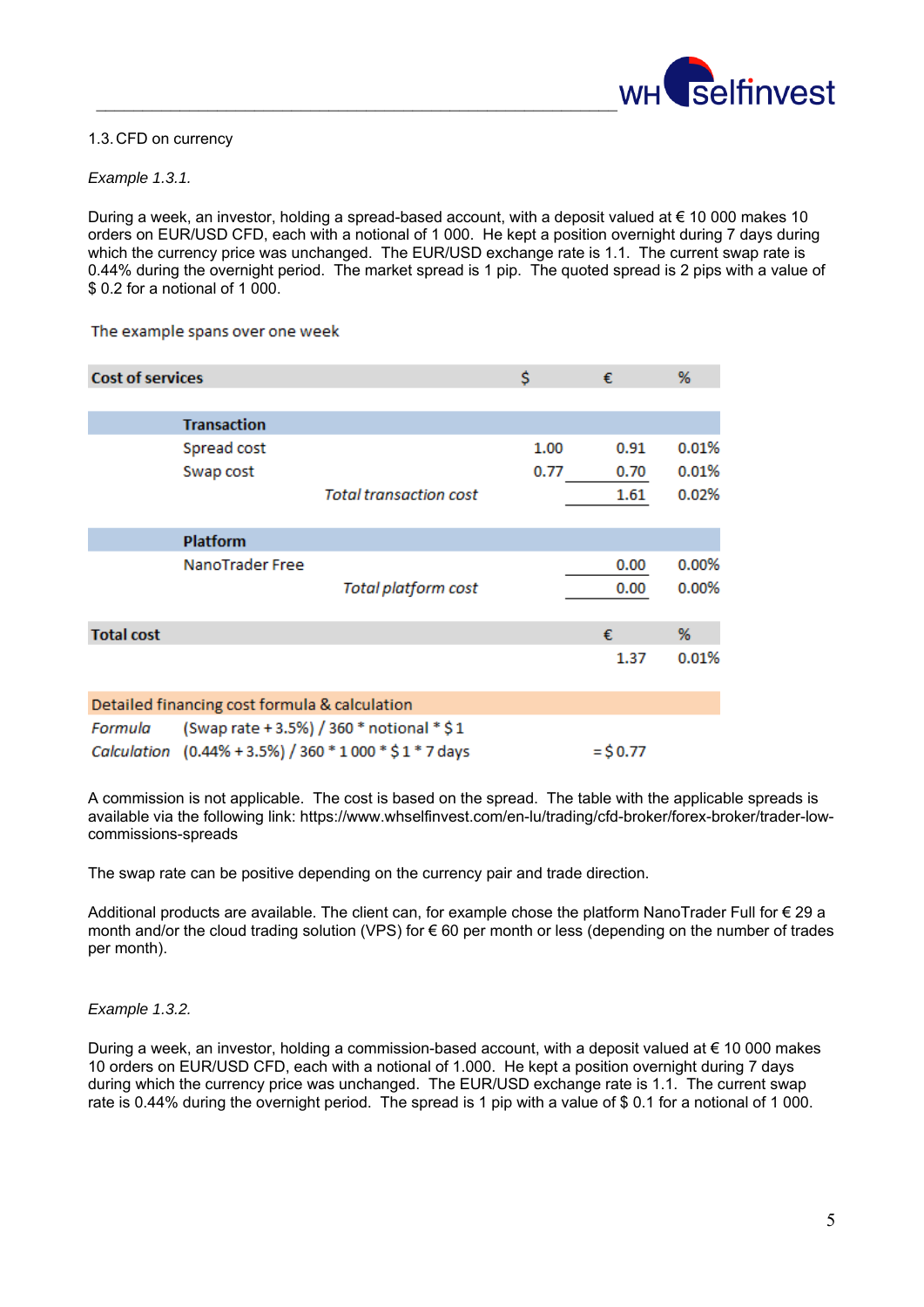

#### The example spans over one week

| <b>Cost of services</b> |                                               |                                                        | \$   | €           | %        |
|-------------------------|-----------------------------------------------|--------------------------------------------------------|------|-------------|----------|
|                         |                                               |                                                        |      |             |          |
|                         | <b>Transaction</b>                            |                                                        |      |             |          |
|                         | <b>Commission cost</b>                        |                                                        |      | 0.35        | 0.00%    |
|                         | Spread cost                                   |                                                        | 0.50 | 0.45        | $0.00\%$ |
|                         | Swap cost                                     |                                                        | 0.77 | 0.70        | 0.01%    |
|                         |                                               | <b>Total transaction cost</b>                          |      | 1.50        | 0.02%    |
|                         |                                               |                                                        |      |             |          |
|                         | <b>Platform</b>                               |                                                        |      |             |          |
|                         | NanoTrader Free                               |                                                        |      | 0.00        | 0.00%    |
|                         |                                               | <b>Total platform cost</b>                             |      | 0.00        | 0.00%    |
|                         |                                               |                                                        |      |             |          |
| <b>Total cost</b>       |                                               |                                                        |      | €           | %        |
|                         |                                               |                                                        |      | 1.50        | 0.02%    |
|                         |                                               |                                                        |      |             |          |
|                         | Detailed financing cost formula & calculation |                                                        |      |             |          |
| Formula                 | (Swap rate + 3.5%) / 360 * notional * \$1     |                                                        |      |             |          |
| Calculation             |                                               | $(0.44\% + 3.5\%)$ / 360 $*$ 1.000 $*$ \$ 1 $*$ 7 days |      | $=$ \$ 0.77 |          |

The commission cost is calculated as 0,035 per \$1.000.

The swap rate can be positive depending on the currency pair and trade direction.

Additional products are available. The client can, for example, chose the platform NanoTrader Full for € 29 a month and/or the cloud trading solution (VPS) for € 60 per month or less (depending on the number of trades per month).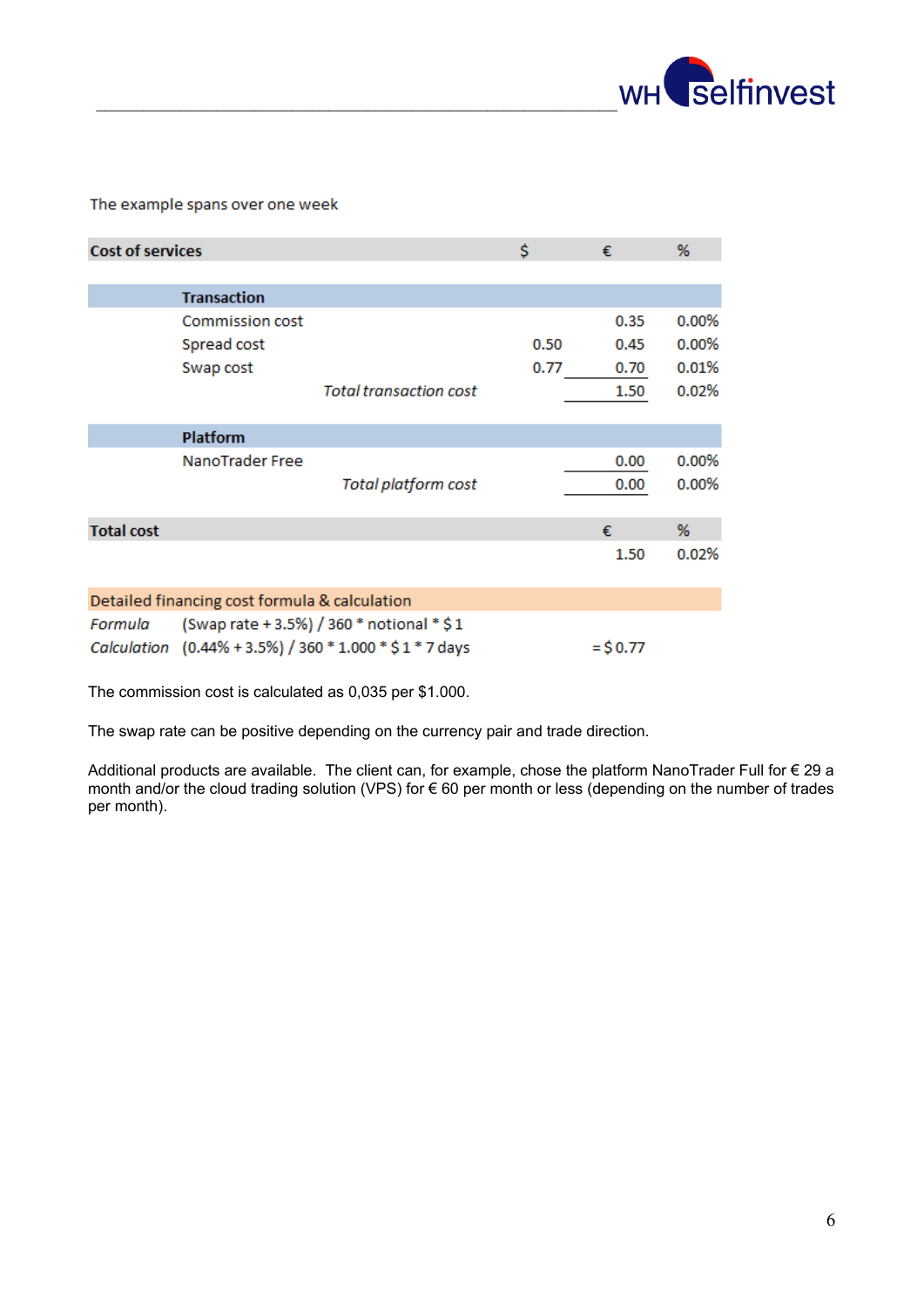

## **2. Future**

During a week, an investor with a deposit valued at € 10 000 makes 10 transactions in futures on DAX. The client has access to real-time market data fees from EUREX and chose the Free quotes Pack containing the NanoTrader Free and no historical data.

The example spans over 1 week

| <b>Cost of services</b> |                               | €     | %        |
|-------------------------|-------------------------------|-------|----------|
|                         |                               |       |          |
|                         | <b>Transaction</b>            |       |          |
|                         | <b>Commission cost</b>        | 22.00 | 0.22%    |
|                         | Exchange fee                  | 8.00  | 0.08%    |
|                         | CQG                           | 5.00  | 0.05%    |
|                         | <b>Total transaction cost</b> | 35.00 | 0.35%    |
|                         |                               |       |          |
|                         | <b>Platform</b>               |       |          |
|                         | NanoTrader Free               | 0.00  | $0.00\%$ |
|                         | Historical market data        | 0.00  | $0.00\%$ |
|                         | Total platform cost           | 0.00  | $0.00\%$ |
|                         |                               |       |          |
|                         | <b>Real-time market data</b>  |       |          |
|                         | Eurex (*)                     | 4.66  | 0.05%    |
|                         |                               |       |          |
| <b>Total cost</b>       |                               | €     | %        |
|                         |                               | 39.66 | 0.40%    |

The commission cost is calculated as € 2.20 lot per side or \$ 2.20 for futures in \$. The exchange fee varies from exchanges and from future contracts. The order routing is € 0.50 per lot per side or \$ 0.50 for futures in \$. The exchange fee is 0.8 EUR for Eurex. The detail of each cost and charge applicable is detailed on our web site.

Additional products are available. The client can, for example chose the platform NanoTrader Full for € 29 a month and/or historical data starting from € 5 per month to € 60 per month and/or the cloud trading solution (VPS) for  $\epsilon$  60 per month or less (depending on the number of trades per month).

(\*) Eurex cost € 20 per month. The futures exchange charge traders for real-time market data. The detail of real-time market data costs charged is available by exchange on our web site.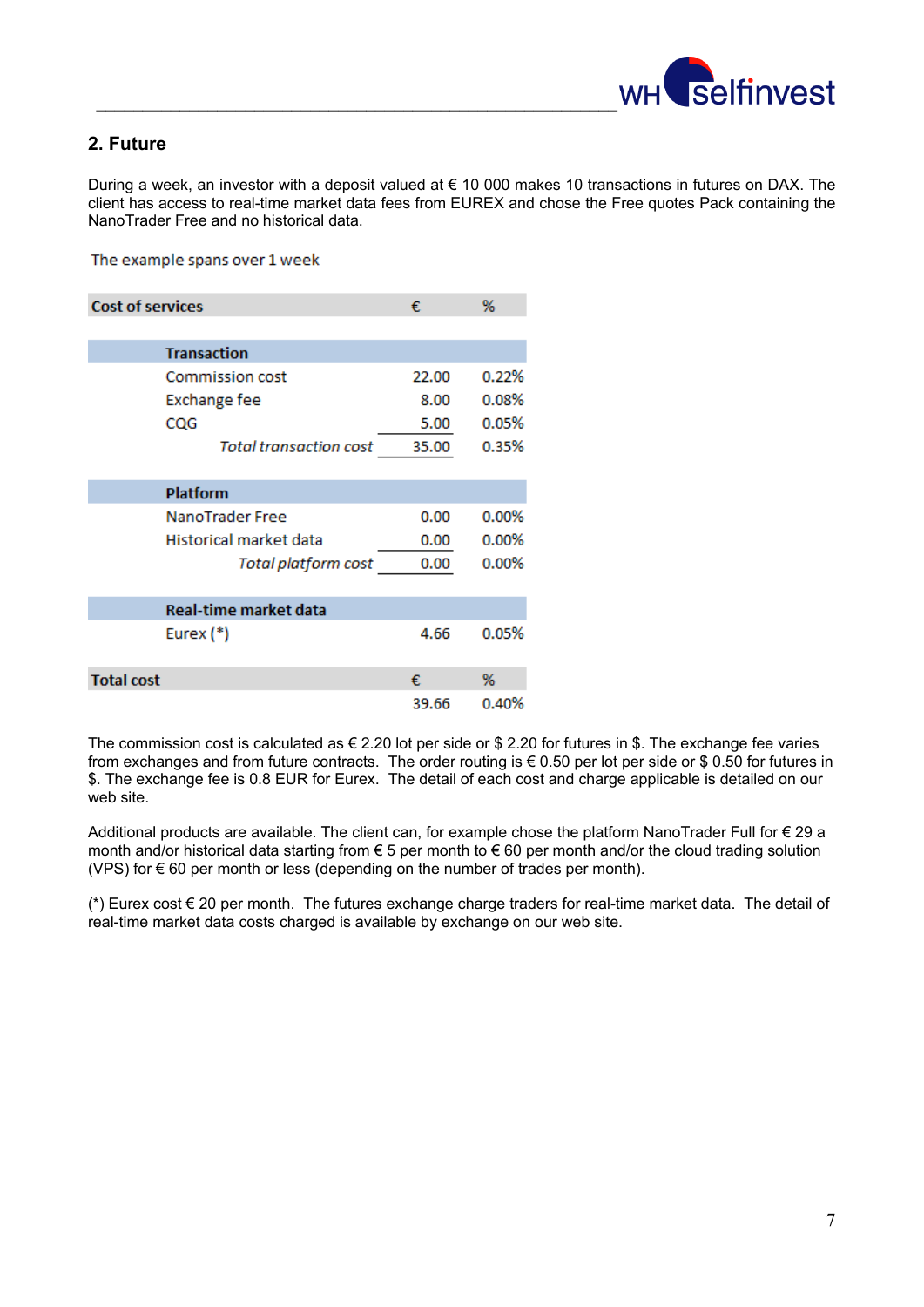

# **3. Stocks**

3.1. Stocks and ETF denominated in EUR

During a week, an investor with a portfolio valued at € 10 000 makes 10 transactions: 5 transactions (2 buys and 3 sells) on the Deutsche Börse and 5 transactions (3 buys and 2 sells) on Euronext. Each transaction value is € 2 500.

The example spans over 1 week

| <b>Cost of services</b>                    | €     | %     |
|--------------------------------------------|-------|-------|
|                                            |       |       |
| <b>Transaction</b>                         |       |       |
| <b>Commission cost</b>                     | 59.50 | 0.60% |
| <b>French Tax on financial transaction</b> | 22.50 | 0.23% |
| <b>Total transaction cost</b>              | 82.00 | 0.82% |
|                                            |       |       |
| <b>Platform</b>                            |       |       |
| NanoTrader Full (*)                        | 6.77  | 0.07% |
| <b>Total platform cost</b>                 | 6.77  | 0.07% |
|                                            |       |       |
| <b>Total cost</b>                          | €     | %     |
|                                            | 88.77 | 0.89% |

The commission cost is calculated as 0.09% per stock and ETF denominated EUR – including Austria, Belgium, France Germany, Italy, Netherlands, Portugal and Spain – with a minimum of € 5.95 or less depending on the branch.

(\*) NanoTrader Full costs € 29 per month.

### 3.2. Stocks and ETF denominated in USD

During a year, an investor with a portfolio valued at € 10 000 makes 10 transactions on the NYSE. Each transaction value is \$ 2 500 consisting of 100 shares \* \$ 25. The EUR/USD exchange rate is 1.1.

The example spans over 1 week

| <b>Cost of services</b>                           | Ŝ    | €            | %          |
|---------------------------------------------------|------|--------------|------------|
| <b>Transaction</b>                                |      |              |            |
| <b>Commission cost</b>                            | 49.5 | 45.00        | 0.45%      |
| <b>Total transaction cost</b>                     |      | 45.00        | 0.45%      |
| <b>Platform</b>                                   |      |              |            |
| NanoTrader Full (*)<br><b>Total platform cost</b> |      | 6.77<br>6.77 | 0.07%      |
| <b>Total cost</b>                                 |      | €<br>51.77   | %<br>0.52% |